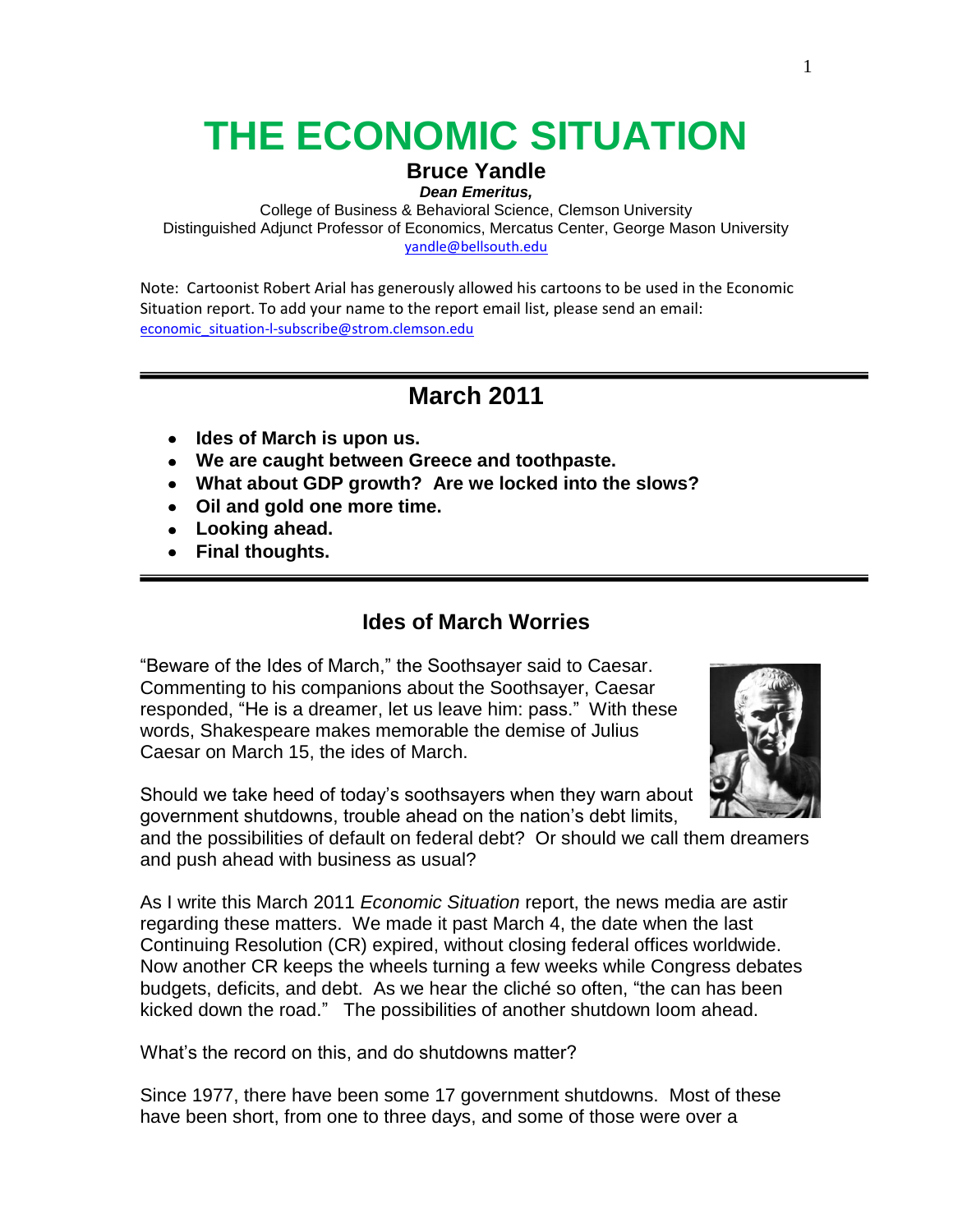weekend. Brief shutdowns don't do a lot of harm, but particular individuals may be hurt a lot, if they were hoping to get a renewed passport, approval for an export shipment, or timely payment for a bill. Time matters in a tightly linked global economy. But it was the 1995, 21-day shutdown, that showed how much harm closed government offices can do, which is another way of saying how intertwined government has become with the lives of citizens and business. Twenty one days is a long time when you are managing a large construction project that requires a federal permit. And even longer, when two firms have a merger pending that must be approved by the FTC and SEC. Time is definitely money. And the longer the shutdown duration the larger the incremental cost.

Even so, we all recognize the high stakes game being played with our economy by Congress; the debating parties have few chips to use in their struggle.

## **We are caught between Greece and toothpaste**

What about raising the debt limit, another Ides of March concern?

The limit on federal debt has been raised routinely at least once a year since 2002. Indeed, the federal government was so good in spilling red ink in 2008, that the limit was raised twice. Once again, the time has come to move the fence lines so that we can fund our deficit habit. There is little choice about this in the short run. The debt limit will be raised before Treasury and the Fed run out of options for funding operations. At least this is what derivative prices tell us.

A few days ago, when I was puzzled by the debt question, I asked Spartanburg financial advisor Dan Foster what was going on with prices for credit default swaps (CDSs) for federal debt. Recall, a CDS is a derivative instrument issued by a party who guarantees timely payment on the covered security. If timely payment on the underlying security, in this case a Treasury bond, is viewed as being less certain, the price of the CDS will rise. Dan gave me prices for CDSs on 5-year U.S. Treasury bonds. On February 23, 2011, the CDS was selling for \$47,400 for \$10 million in bonds. Dan put this in perspective by giving CDS prices for Spain and Greece. They were respectively \$259,000 and \$910,000 for blocks of \$10 million in bonds. But to make another point, Dan gave me the price for a CDS on Colgate-Palmolive bonds. The price was a lowly \$38,500, again for \$10 million.

The U.S. stands between Greece and toothpaste in the eyes of the world's CDS issuers. Our likelihood of default is small, but not quite as small as Colgate-Palmolive. I can't help but note that Colgate-Palmolive has to generate positive cash flow or make plans to leave the field, and the firm cannot print money when things get tough. It's amazing what a bankruptcy constraint can do to cause one to shape up.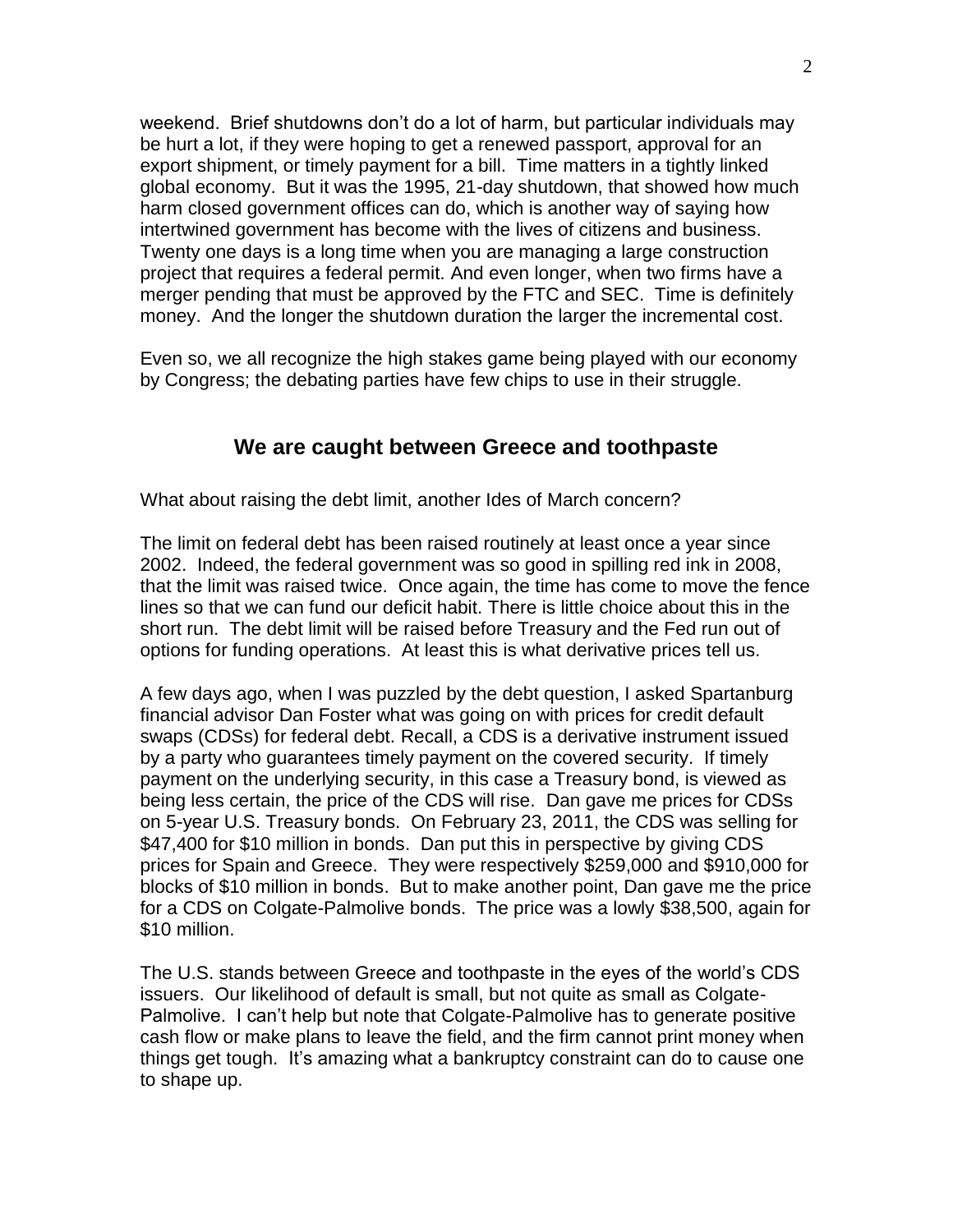But does all this mean that the U.S. debt problem shouldn't concern us, that we can keep going our merry way and everything will work out?

Hardly.

Nothing could be further from the truth. In a word, the U.S. is in horrible shape, such bad shape that we can hardly estimate the extent of the problem. (But not as bad as Spain, Greece, and a few



other European countries.) What we know is that thus far the political planets have not yet aligned to take on Medicare, Medicaid, and Social Security.

We cannot get out of this hole by playing games with "discretionary" spending. At this point, all of it must be discretionary. Let's use our discretion: A mind is a terrible thing to waste.

Remember Caesar and the soothsayer? "He is a dreamer let us leave him." Not this time.

## **What about GDP Growth?**

When the Commerce Department issued revised 4Q2010 GDP estimates a few days ago, sack cloth and ashes became the dress of the day. Backing away from the first estimate's 3.2% real growth, Commerce whittled the number to 2.8%.

(See the accompanying chart.)

There were three negative factors in the revision—declining inventories, falling government spending, and rising imports.

The inventory decline offers promise of better times. Inventories of finished goods fell across the economy, while final sales rose nicely. Let's hope owners and managers of firms were surprised. If so, this suggests that 1Q2011 will be helped when inventories are



replenished. Government spending was down, driven by declining state and local government activity. We should expect to see more of this weakness. Just a handful of states have balanced budgets; the rest are cutting back. Meanwhile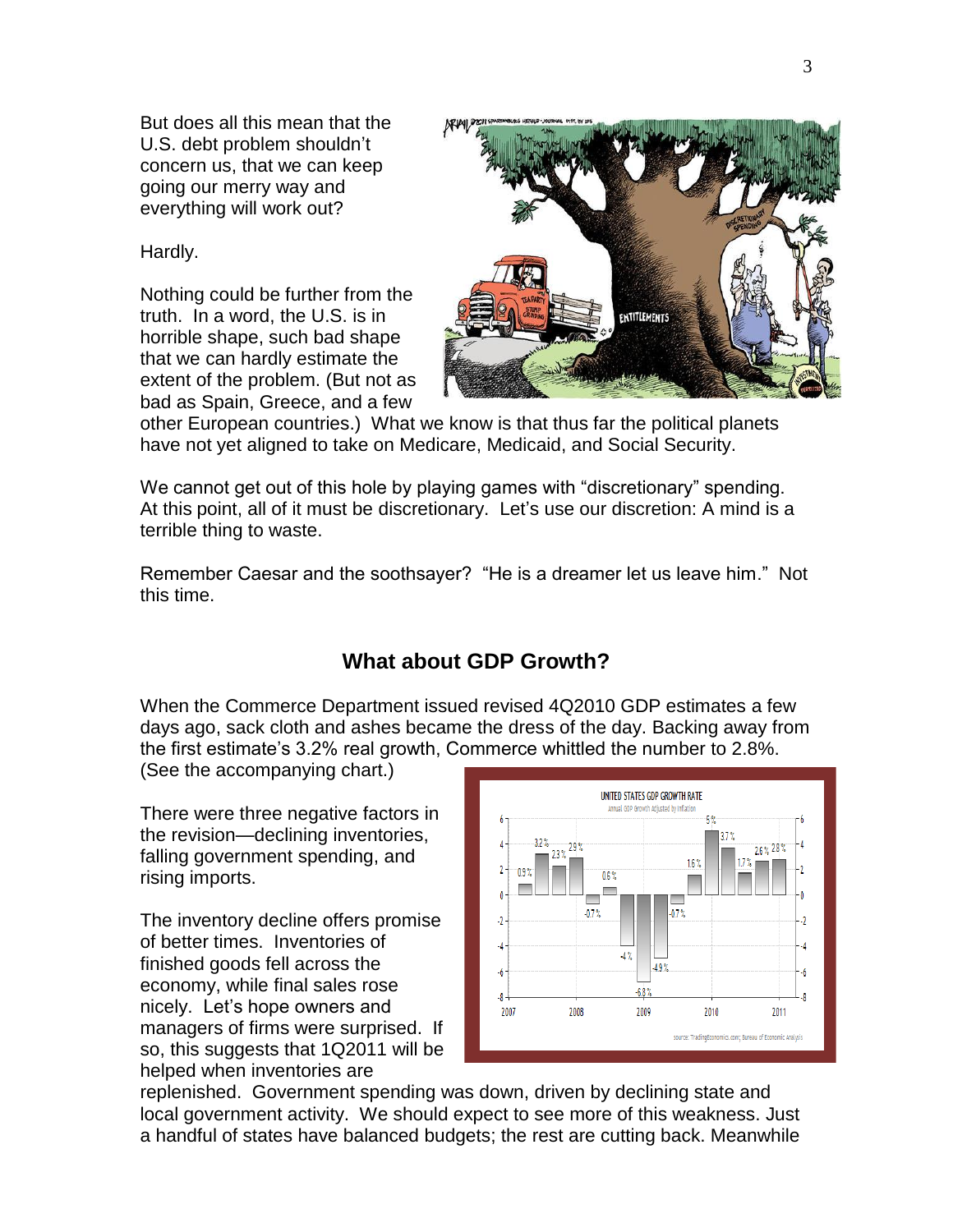federal stimulus dollars are drying up. Increased imports formed the other negative in the revised GDP numbers, and this was due largely to higher priced oil.

One wouldn't call 2.8% growth steamroller recovery, but it is beginning to smell that way. We need 3% or better to see improved employment numbers. There is also a serious inflation warning in the latest GDP report. The GDP deflator rose 2.1% in 4Q2010, which is almost double the previous quarter's growth. I should note that 2.1% is just what the Fed ordered. Let's hope they are happy.

The purpose of economic activity is to make each individual happier, not the Fed.

But when the Fed isn't happy, no one can be happy…for long.

We see a prettier picture in some other important data. Shown just below are the Institute of Supply Chain Management's indexes. January and February brought strong increases in both indexes. They are riding well about 50, the zero growth point, well into expansion territory.

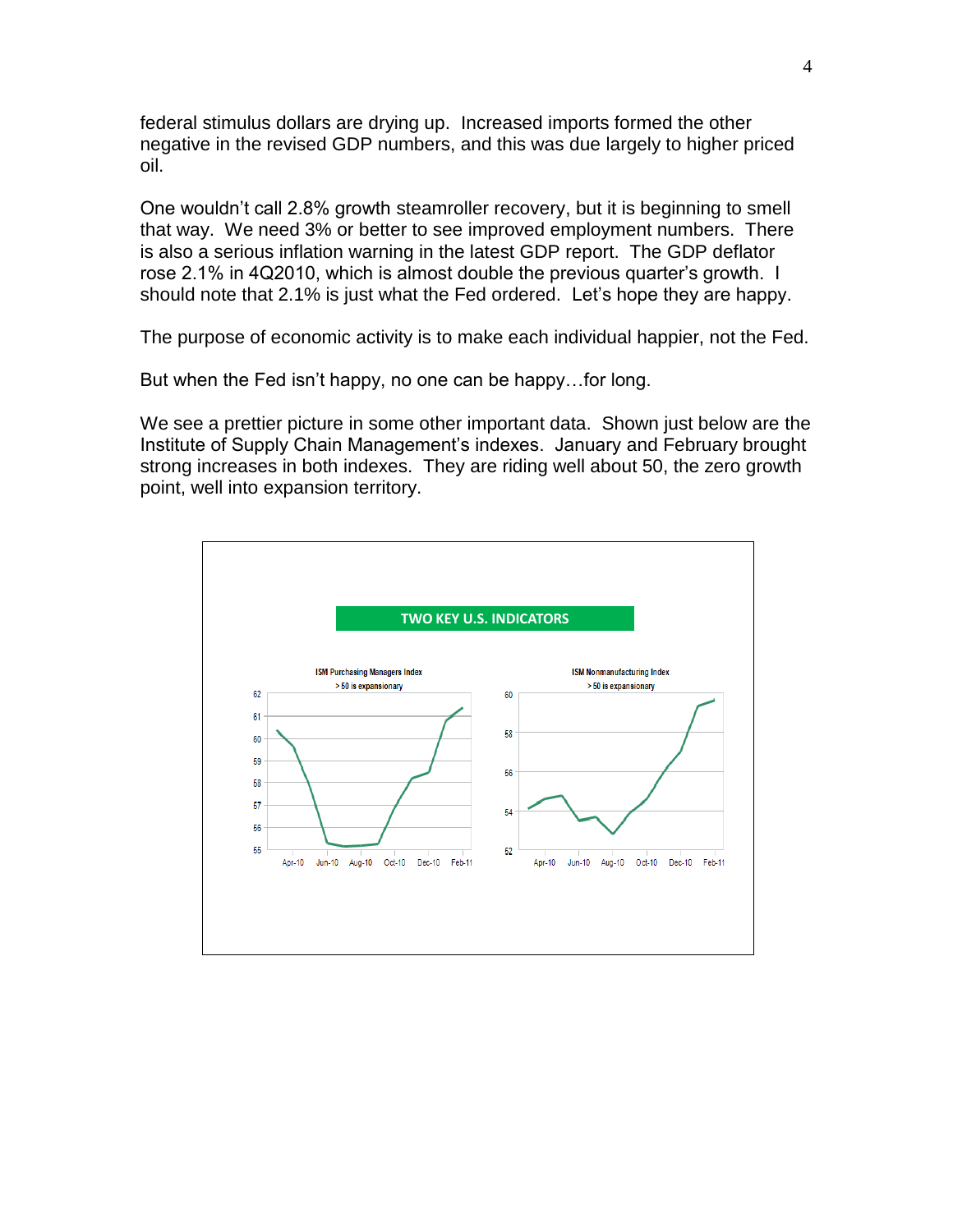#### **Enter an improving labor market picture.**

The Bureau of Labor Statistics' March labor situation report brought some good news and some not so good news. The bad news was seen in a declining labor force, formed perhaps by discouraged workers and redefinitions of work. As

shown in the nearby chart, the estimate of the number of people who count themselves in the labor force has fallen about 1.7 million since October, 2008.

Part of this is likely driven by the end of unemployment benefits for some; to receive benefits, the individuals must be looking for work. Another part may be driven by redefinitions of who and how many work in a household. In any case, a smaller labor force generally produces a smaller national product, which means slower growth in GDP and income.



February employment gains of 192,000 formed the good part of the report. Finally, it seems, we are seeing healthy job growth. Together, larger employment gains and fewer people declared to be in the labor force generate a lower unemployment number. With 8.9% unemployment, we cracked the 9.0% floor, largely due to a declining labor force.

In February, health care and education employment led the pack with 34,000 additional jobs. Manufacturing and construction formed a close second, with 33,000 additional jobs each. Local government took a large hit, showing a decline of more than 300,000 jobs. Based on state deficit struggles, we should see more weakness in the months ahead.

A map showing December 2010 county unemployment rates for the U.S. provided by Wells-Fargo economics puts the picture into a geographic perspective and also helps to identify regional strengths and weaknesses. The middle of the map is brightest. These are the energy and hard grain states. They are generally states with relatively high educational attainment.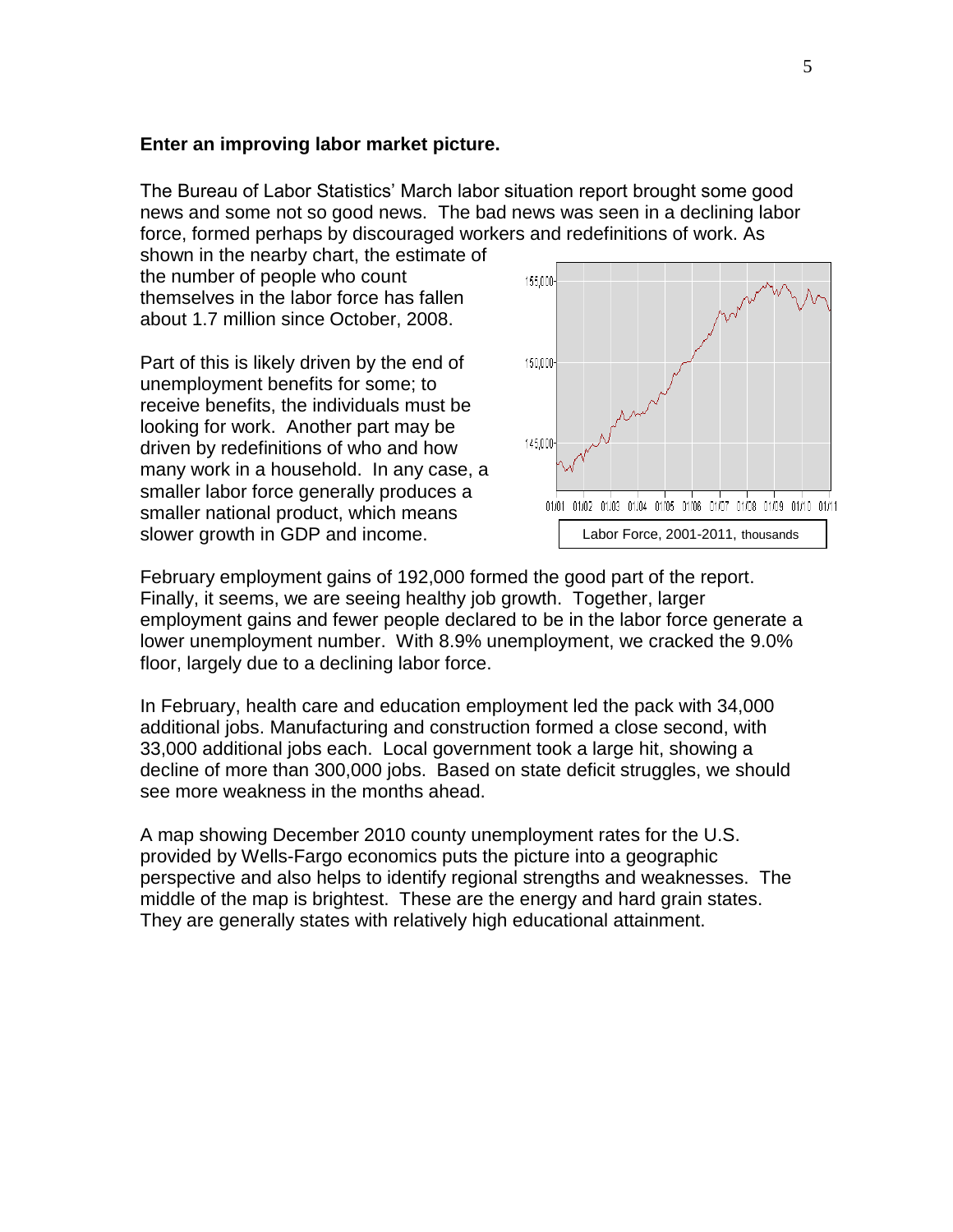

#### **Where are the jobs?**

When we get a meaningful job recovery it will come from smaller business. Why? That's where the jobs are.

The accompanying chart reports employment growth by firm size across 1992-2005, a somewhat "normal" period of time. More than 50% of the growth came from firms with 249 or fewer employees. Better than 30% came from firms with fewer than 49 employees.



The smaller business sector has come alive in just the last few months. Data from ADP, which maintains a huge data base on customers, indicate that firms with fewer than 50 workers added 100,000 net new jobs each month in December, January and February. Most of these smaller firms are in the services sector. In February 97,000 of the 100,000 came from that sector. But the 50-and-smaller employers have a lot of catching up to do. Between April 2008 and February 2010, the sector lost 2.7 million jobs.

And why is it so hard to bring on a few more workers? Uncertainty about the economy and about tax and regulatory policy is one major reason. Shrinking lines of credit due to tighter banking regulations is another. And then there are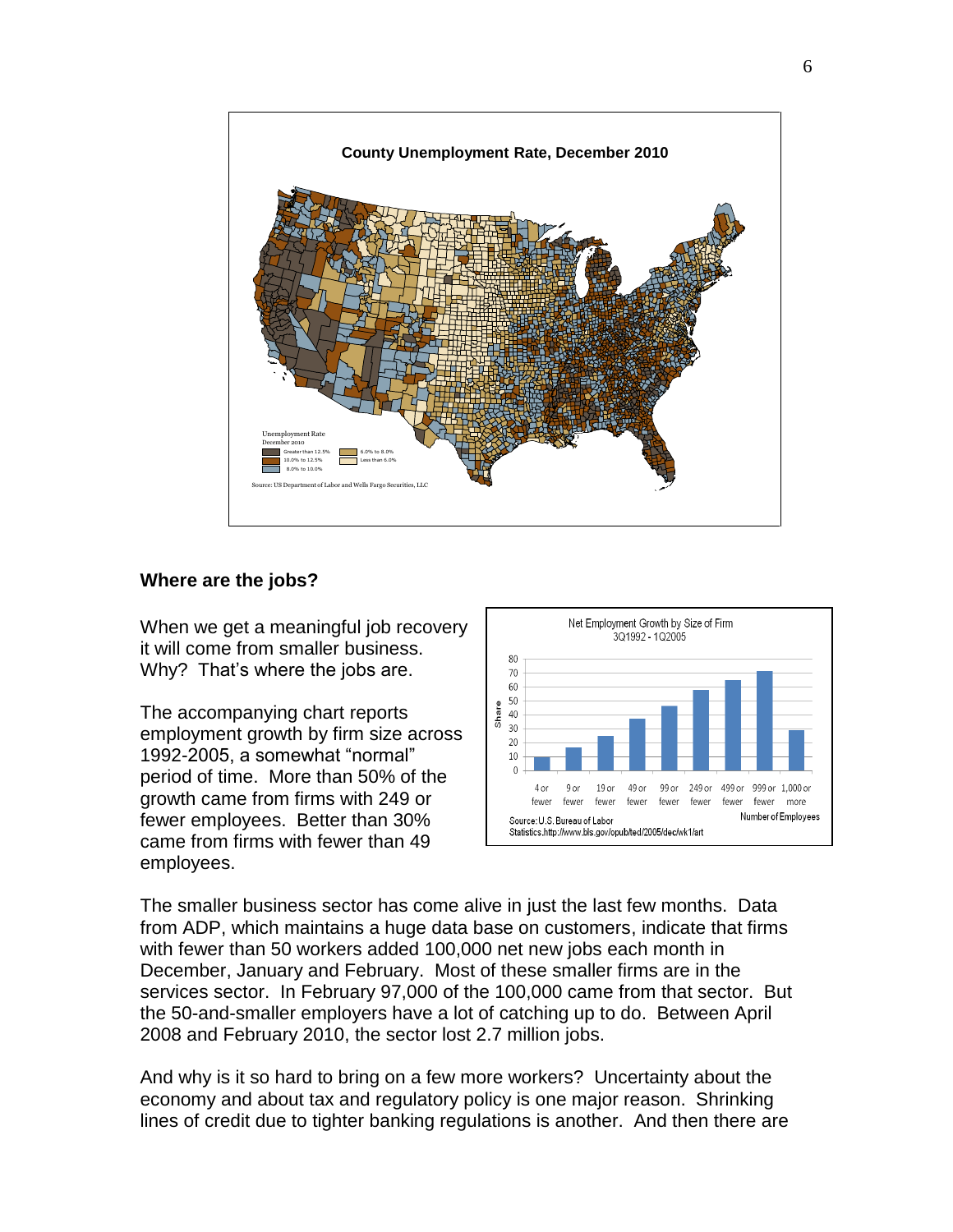rising costs of hiring. As shown next, fringe benefit costs, which represent a large share of the cost of hiring another worker, are rising rapidly. Much of the increase is associated with health-care cost.



Job growth across states is another way of determining where the jobs are. The next chart shows employment growth by state for the year that ended June 2010. The blue states with positive growth are few in number.



12 month percent change in private sector employment,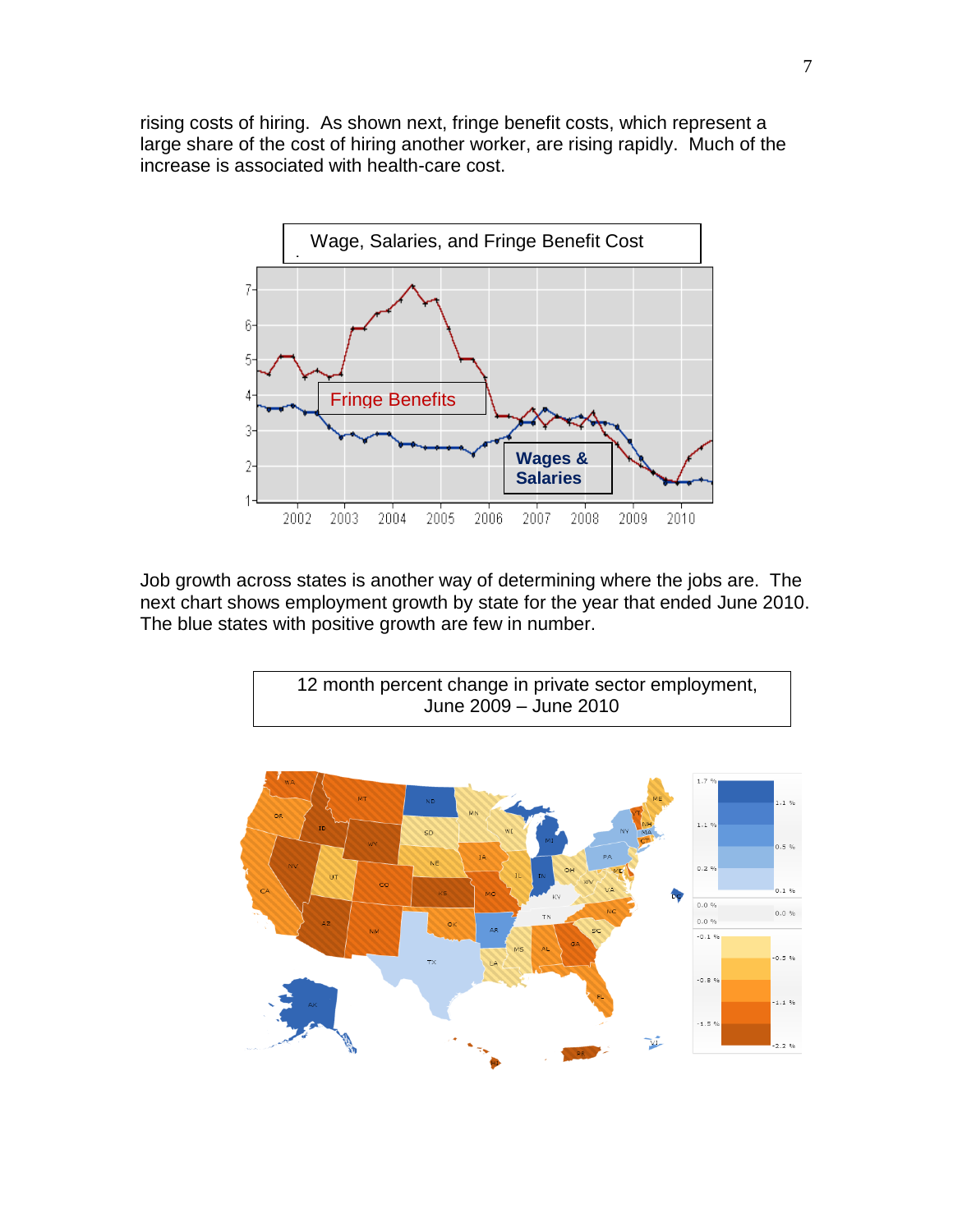#### **But I need only one job!**

I often hear this remark when talking with rising university seniors. Fortunately, even in these darker periods there are millions of job opening occurring each quarter. There are also millions of job "closing" each quarter. Here is the point. In February 2011, the Bureau of Labor Statistics published a quarterly report on job creation in the U.S. economy. The report contains the story of what I call the American job churn, the massive and dynamic process of openings, closings, hiring and layoffs that generates over time more, fewer or the same number of jobs in the economy.

A quick sifting of data in the BLS report reveals that in the three months ending June 2010, there were 700,000 jobs gained in the U.S. economy, the first positive quarterly gain since the recession began in 2007. This came about by 6.9 million job openings and 6.2 million gross job losses. The losses were generated by closing establishments (1.1 million) and losses from ongoing establishments (5.0 million). The gains were from opening establishments (1.2 million) and expanding establishments (5.7 million). How about that? More than a million new establishments opened in the quarter that ended in June 2010.

By comparison, in three months ending March 2005, long before the recession started, there were 7,620,000 job gains and 7,220,000 losses. The recession took the edge off the process, but there were still almost seven million new jobs added in the quarter.

But I need only one job. Surely there is one to be found out of almost 7 million that open each quarter.

#### **Oil and gold one more time**

With the unrest in the Middle East, people have suffered, economies have collapsed, and oil shipments have been threatened. Robert Ariail's nearby cartoon raises the economic question. Will the U.S. economy be placed in a tailspin? The immediate answer, given what we know now about disruptions, is No. The Saudi's have opened their valves to offset the losses from Tunisia and other Gulf producers. But it's Katie bar the door on oil prices if the Saudis get caught in the Mid-East revolution.

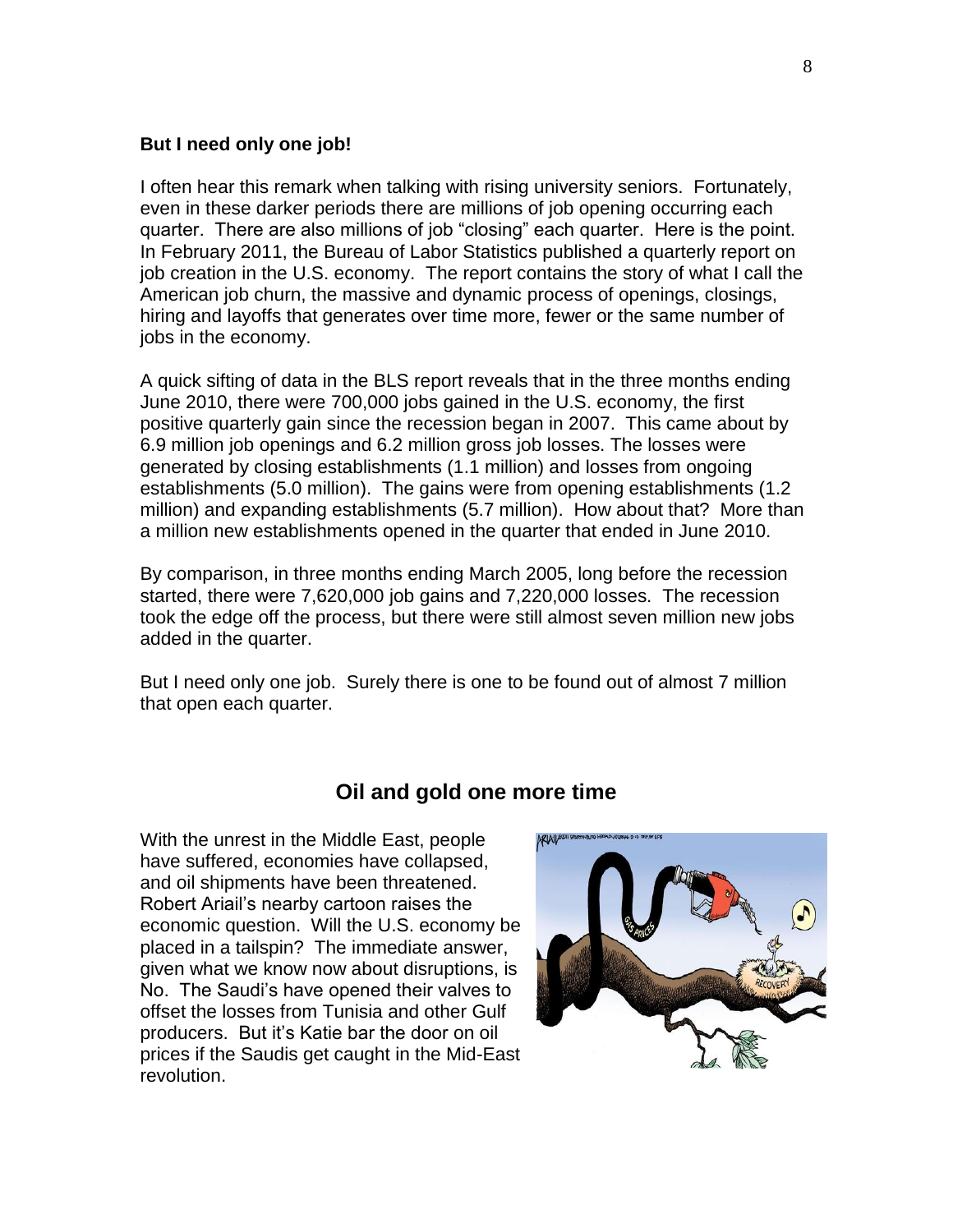According to *The Economist*, there is a one-quarter percent drop in world GDP growth for every 10% increase in the price of crude oil. With oil fetching a bit more than \$105 and the world growing at something like 4.5%, \$150 oil would drop world growth to a slower 3.5%. But since the U.S. is pumping 3.0%, not 4.5%, we would likely see 2.0% growth.

Since the vast majority of oil production is now under control of sovereign states and therefore geo-politics, unvarnished market economics gives a bit less guidance in forecasting what happens next. According to Ian Bremmer, author of *The End of the Free Market*, "The biggest multinationals (private oil companies) collectively produce just 10 percent of the world's oil and gas and hold about 3 percent of its reserves.... The fourteen largest state-owned energy companies control twenty times as much oil and gas as the eight largest multinationals."

Uncertainty notches up when strongmen can clamp down.

As the next chart shows, even with data for January and February, the prices of oil and gold continue apace, with about the same distance between them. A quick scan of the chart easily reveals the oil price collapse that occurred in early 2008 with the start of the Great Recession. Industrial output fell to the cellar. Meanwhile the price of gold continued to reflect inflation expectations and real market forces.



We get a bit more information when we examine the gold price of oil. Readers may recall this chart. It is based on an old tale that oil traders reckon their product in ounces of gold, that an ounce has historically fetched 20 barrels of oil. The chart has a dark line at 20 barrels. Theoretically, the price of oil in gold will cycle around the dark line. In viewing the chart, remember that oil is cheap when observations lie above the red 20 barrel line. Oil is dear for points below the 20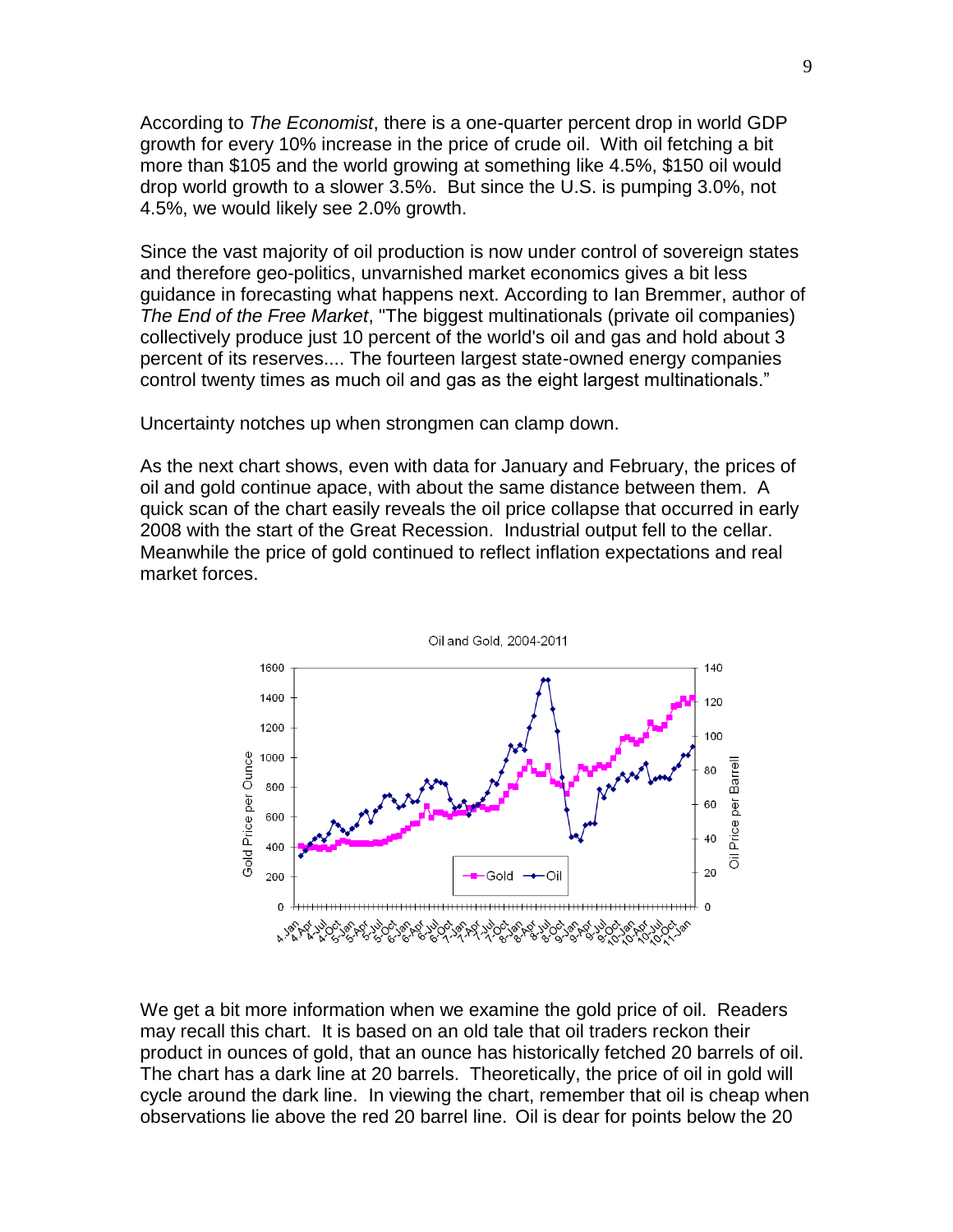barrel line. As indicated, the number of barrels that can be bought with an ounce of gold rose above 20 at the outset of the recession. Since then, Middle East disturbances have raised the price and lowered the number of barrels fetched with an ounce of gold.



## **Looking ahead**

With oil prices forming an ugly cloud on an otherwise brighter sky, the 2011 outlook has brightened considerably since Congress and Mr. Obama agreed to keep income tax rates reined in and to reduce the employment tax. In fact, the two tax actions caused most forecasters to nudge their numbers in a positive direction, sometimes as much as a half percentage point. I provide next a summary of forecasts. The initials are for the Federal Reserve Board, National Association of Business Economists, Bank of America, and Congressional Budget Office. The repeating names show how forecasts have changed in a relatively short time. The old saw in forecasting, "If you can't forecast well, you must forecast often," doesn't apply here. When major new information arises a good forecaster will take the information into account and revise the numbers.

All in all, it seems we are about to move to higher ground. Indeed, if oil prices do not get the best of us, there is a good chance that we will see some meaningful acceleration in GDP growth before the year is out. Meaningful? Numbers like 3.75% to 4.00%.

The risks are downright scary at times.

- The ticking inflation time bomb being controlled by the Fed.
- Oil price explosions.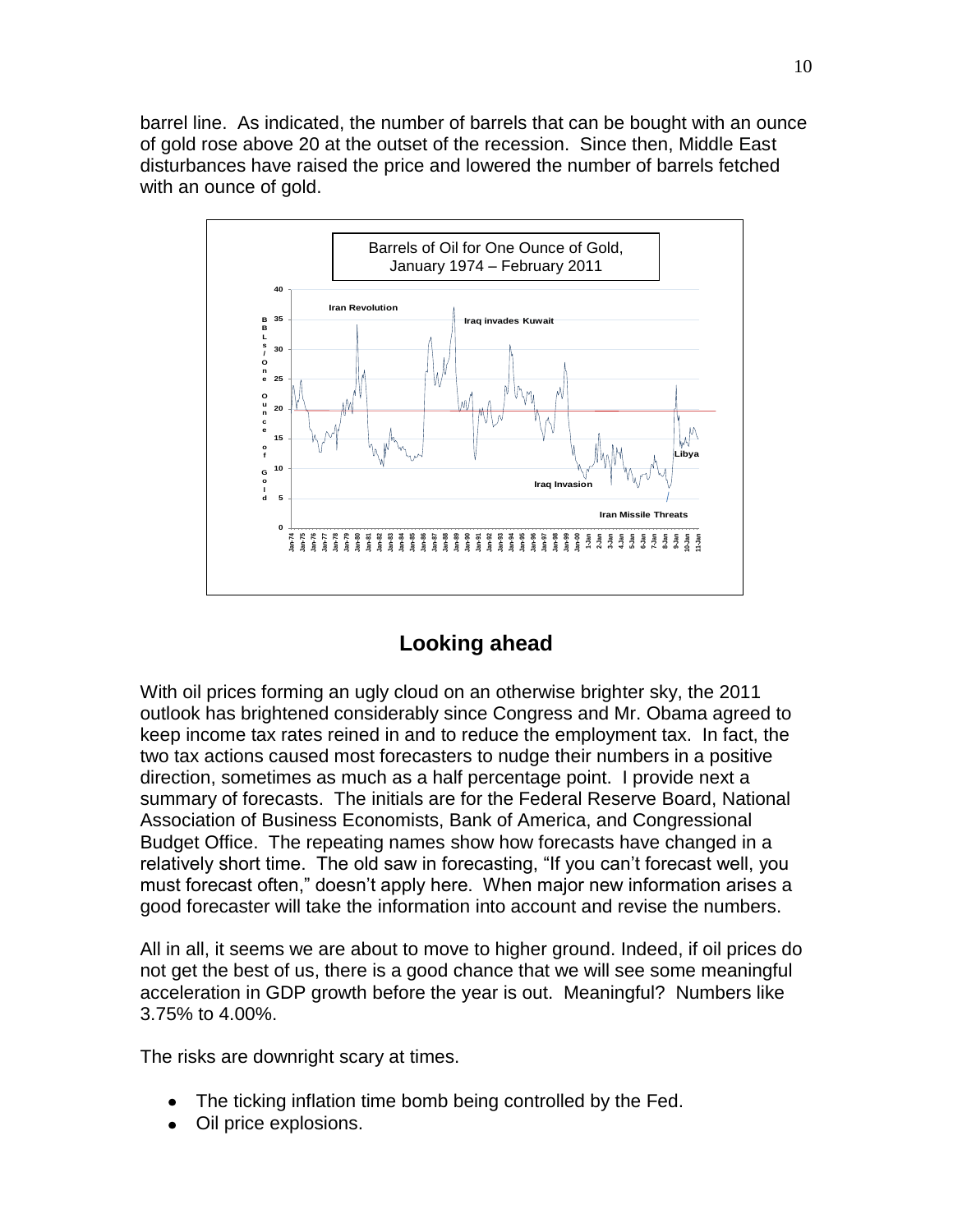Crazy dealing with the deficit that could include raising taxes. Explosions of regulations with cap-and-trade hitting the energy economy.

| GDP Forecast, 2011     |             |             |
|------------------------|-------------|-------------|
| Organization           | <b>Date</b> | 2011        |
| <b>FRB</b>             | 11/2010     | $3.0 - 3.6$ |
| <b>NBE</b>             | 11/2010     | 3.2         |
| Wachovia               | 12/2010     | 2.5         |
| <b>Bank of America</b> | 12/2010     | $2.0 - 2.5$ |
| Economy.com            | 12/2010     | 3.8         |
| Kiplinger              | 12/2010     | 3.5         |
| CBO                    | 1/2011      | 3.1         |
| <b>Bank of America</b> | 1/2011      | 3.1         |
| Wachovia               | 2/2011      | 3.2         |
| Economist Mag.         | 3/2011      | 3.3         |

## **Final Thoughts**

At a recent Washington conference on regulation in the 21<sup>st</sup> century sponsored by George Mason University's Mercatus Center, I had the opportunity to reflect on what has happened with federal regulation since 1970 when what I term the U.S. regulatory saga began. That was the year when the *Federal Register* printing press moved to high gear. It was also the year when a bevy of newly formed regulatory agencies came on stream. Driven by new regulators, such as EPA, OSHA, CPSC, and NHTSA, the flood of new *Federal Register* pages that came between 1970 and 2010 totalled 2.5 million. And that's a lot of rules.

During those years, regulatory agencies were fed with deficit dollars. Across the years 1970-2009, agency budgets increased by 5.3% annually, in real terms, while federal revenues rose by 3%. As a nation, we were borrowing money to write more regulations. Unfortunately, nothing in the federal establishment provides that someone keep score on the effect of all federal regulations on particular industries or organizations. And for the most part, there are no requirements that agencies systematically check to see if their rules really make a difference.

Sadly enough, it is as if no one really cares about outcomes. It all seems to be about regulation.